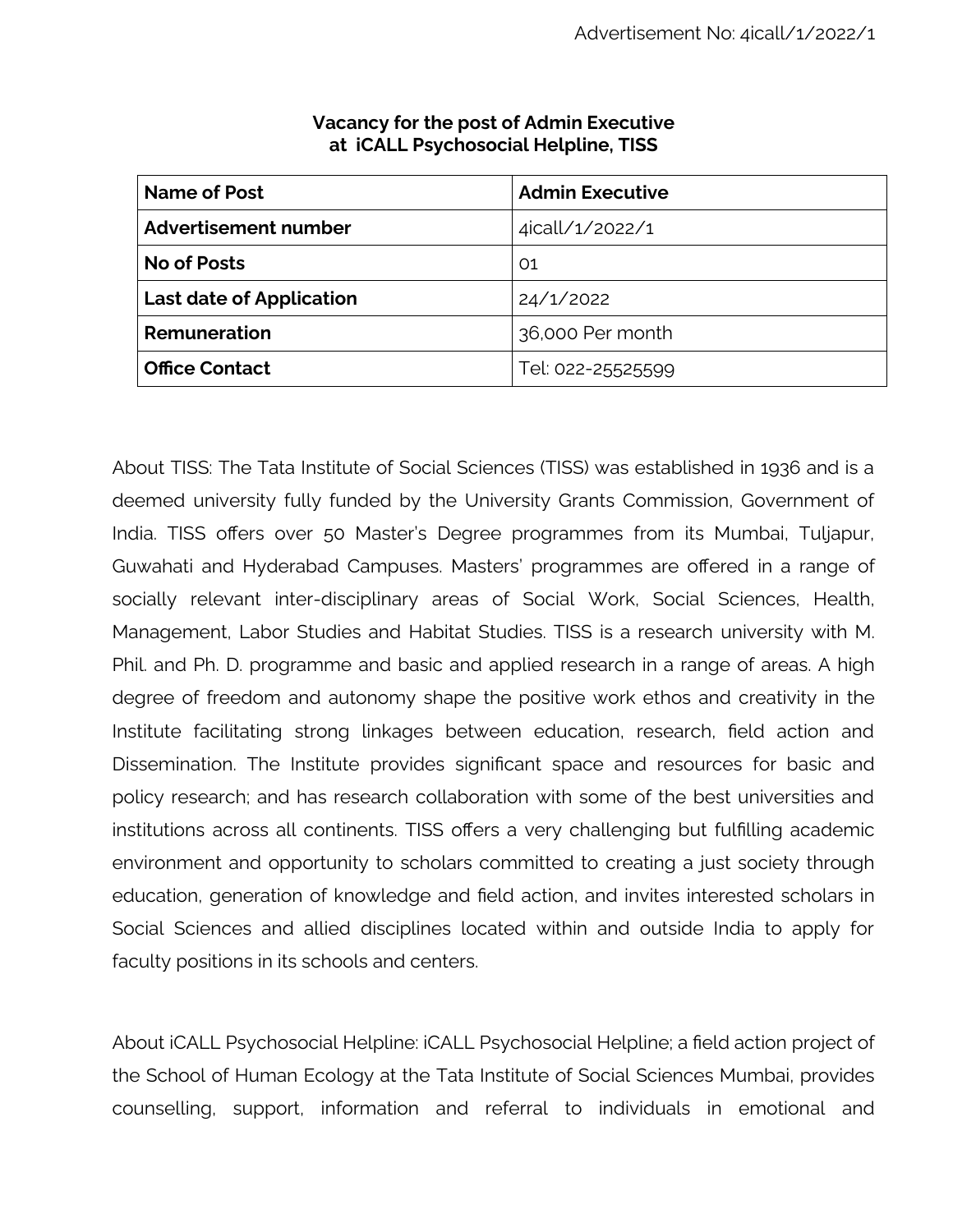psychological distress, over the telephone, email and chat. The helpline currently runs six days a week, from Monday to Saturday, from 8 AM to 10 PM. Apart from service provision, iCALL engages in various research, capacity building and outreach efforts independently and in partnership with State Governments and NGOs across the country. iCALL is looking to expand its admin team to meet its growing requirements

## **Job profile – Admin Executive (1 Post)**

- Supervise the work of the team members
- Scheduling and managing all administrative responsibilities.
- Assisting in proposal development, budgeting, raising invoices and reimbursements for expenditure incurred under all projects of iCALL
- Undertaking logistical arrangements as per the project requirement.
- Handling all travel arrangements for iCALL team as and when required
- Coordinating with Program teams accounts team at iCALL for all administrative work
- Working alongside TISS admin for the smooth functioning of the project
- Preparing regular reports (e.g. expenses and office budgets) and organizing company records.
- conducting documentation of utilization of allocated funds
- Facilitate ongoing accounts operations such as salary processing, reimbursement processing, vendor payments, advance payments, settlements and so on.
- Reconciliation of budgeted and actual spends on a fortnightly basis
- Ensure that Accounting standards are followed and applied in the processes of the organization
- Ensure that good governance practices are implemented and followed in the organization

# **Desirous candidates must:**

- The candidate must possess M.Com Degree or relevant discipline with minimum of 55 % of marks
- $\bullet$  4-5 years of work experience in handling administration related responsibilities
- Ability to work well in a fast-paced environment while still maintaining attention to details
- Ability to work independently with tight deadlines without much support
- Good administrative skills in order to manage the work of the project and liaison with TISS accounts department.
- Excellent communication skills and proficiency in WORD, EXCEL and related software programs such as ERP systems and Foxpro applications
- He/ She should be well versed with all tax implications as per Government of India Norms and all essential Audit Norms.
- Good knowledge of English and Hindi, both spoken and written, is a must. Proficiency in Marathi language would be considered as a plus point.